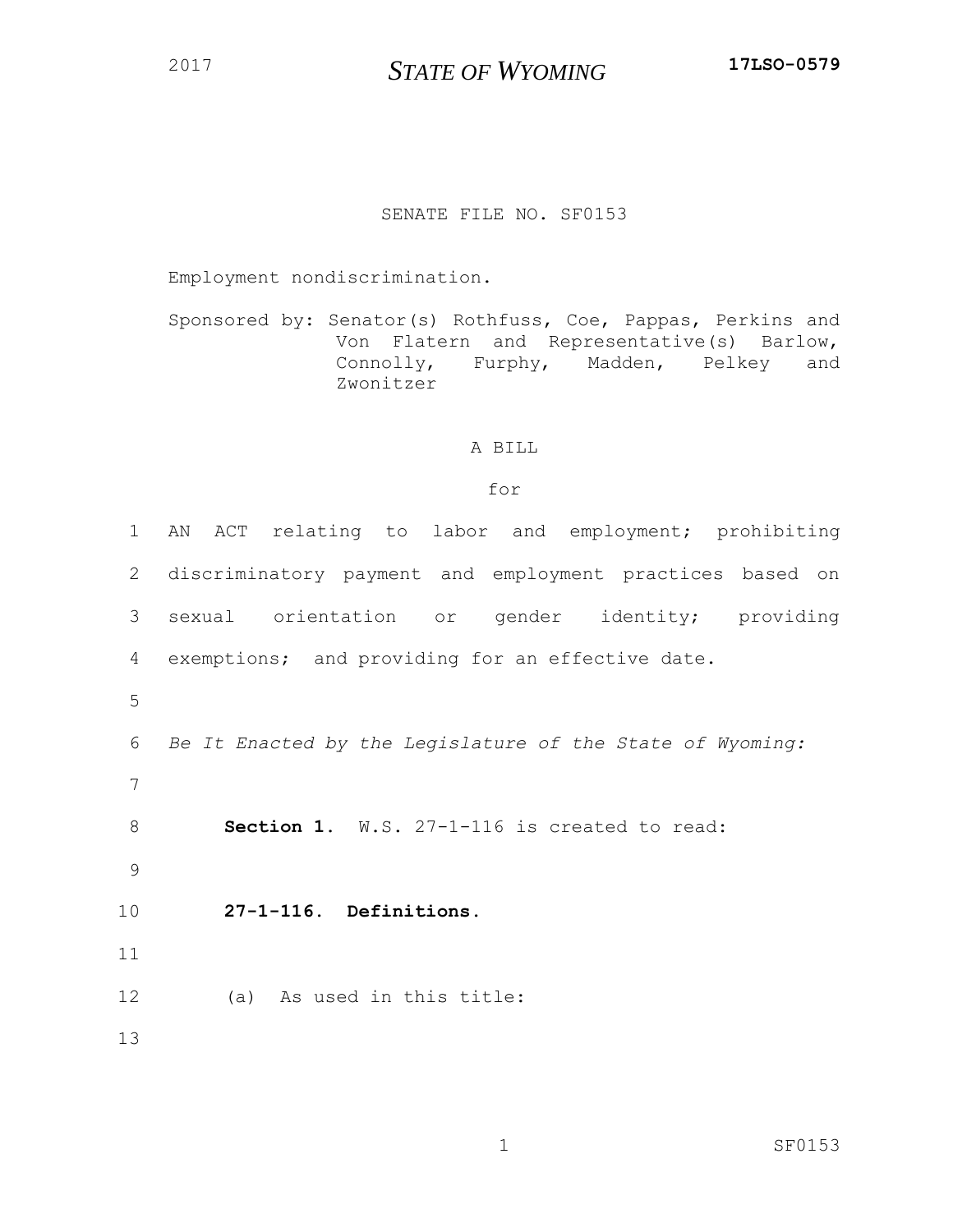(i) "Gender identity" means an individual's actual or perceived gender, appearance, mannerisms or other characteristics with or without regard to the individual's sex at birth; (ii) "Religious organization" means a religious corporation, association, educational institution, society, trust or any entity or association which is a wholly owned

 or controlled subsidiary or agency of any religious corporation, association, society, trust or corporation sole;

 (iii) "Sexual orientation" means an individual's actual or perceived orientation as heterosexual, homosexual or bisexual.

 **Section 2.** W.S. 27-4-302(a)(intro) and (iv) and 27-9-105(a)(i), (ii) and by creating new subsections (e) and (f) are amended to read:

 **27-4-302. Prohibition on paying employees less for same work.**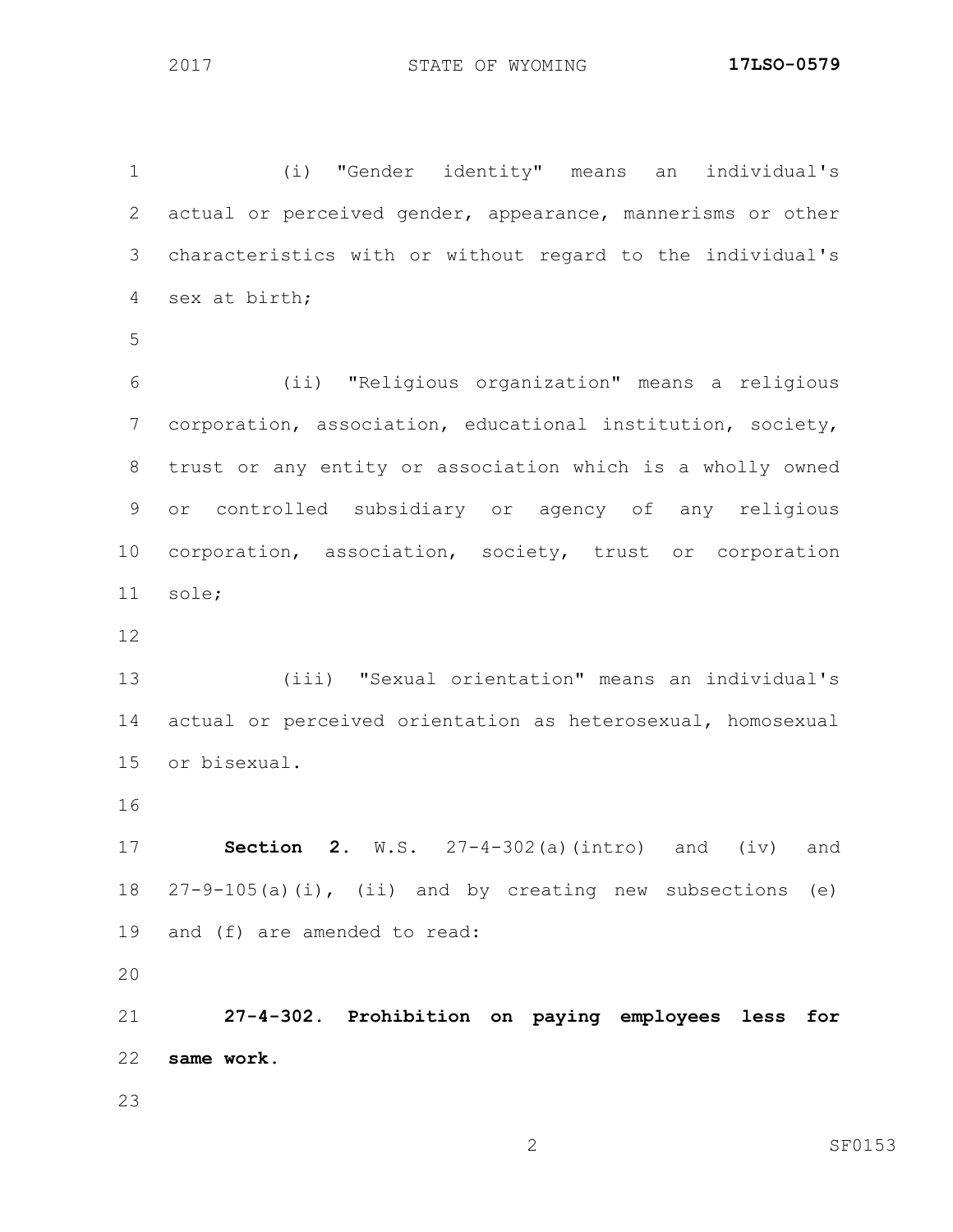(a) No employer shall discriminate, within the same establishment in which the employees are employed, between employees on the basis of gender, gender identity or sexual orientation by paying wages to employees at a rate less than the rate at which the employer pays wages to employees of the opposite gender, gender identity or sexual orientation for equal work on jobs the performance of which requires equal skill, effort and responsibility and which are performed under similar working conditions, except where the payment is made pursuant to: (iv) A differential based on any other factor other than gender, gender identity or sexual orientation. **27-9-105. Discriminatory and unfair employment practices enumerated; limitations.** (a) It is a discriminatory or unfair employment practice: (i) For an employer to refuse to hire, to discharge, to promote or demote, or to discriminate in matters of compensation or the terms, conditions or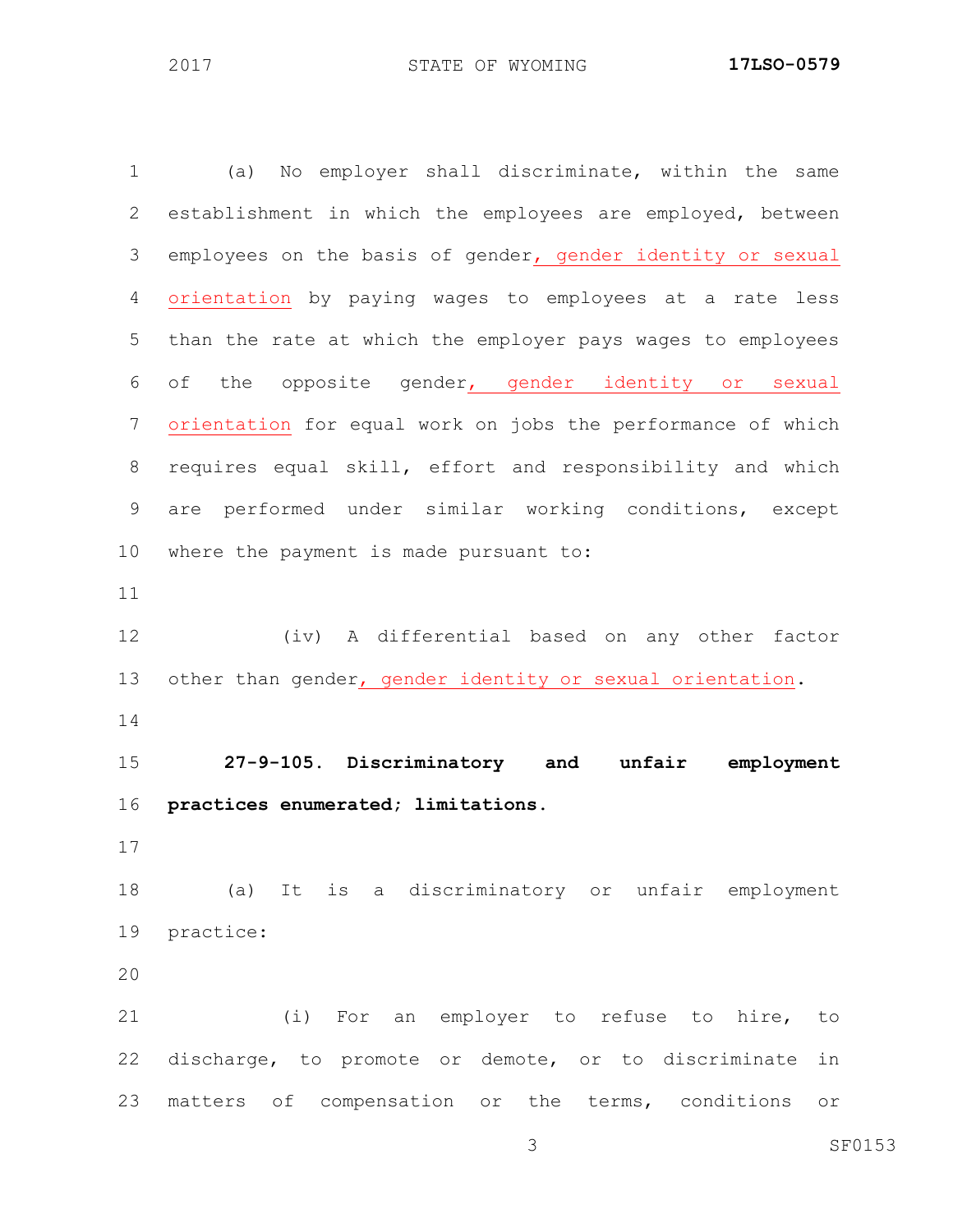privileges of employment against, a qualified disabled person or any person otherwise qualified, because of age, sex, sexual orientation or gender identity, race, creed, color, national origin, ancestry or pregnancy; (ii) For a person, an employment agency, a labor organization, or its employees or members, to discriminate in matters of employment or membership against any person, 9 otherwise qualified, because of age, sex, sexual orientation or gender identity, race, creed, color, national origin, ancestry or pregnancy, or a qualified disabled person; (e) The following shall be exempt under this article from employment practices relating to sexual orientation and gender identity: (i) A religious organization; or (ii) An expressive association: (A) Whose primary purpose and function are grounded in religious teachings;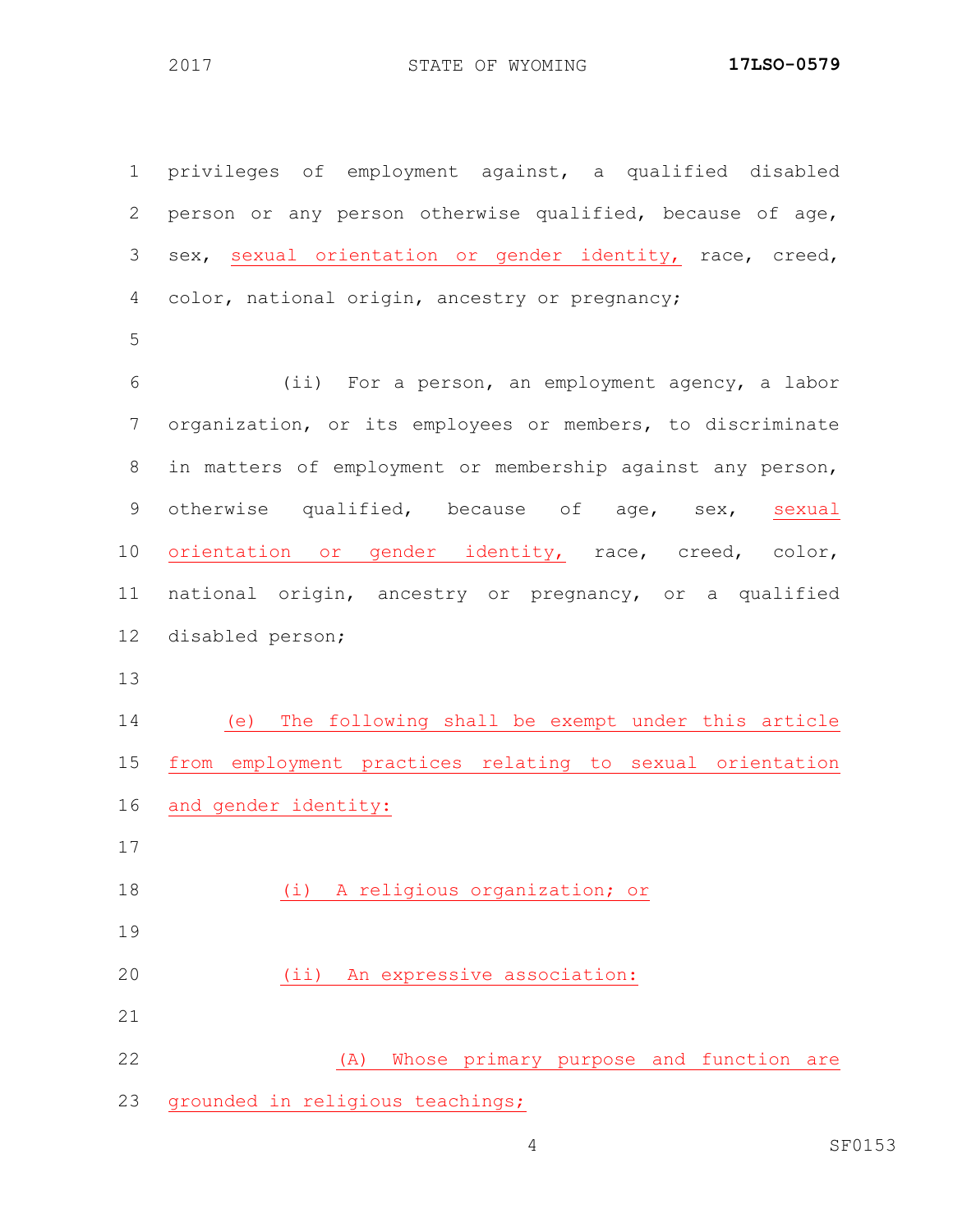(B) Which is not organized for private profit; (C) Whose employment activities would otherwise be subject to this article; and (D) Whose right of expressive association under the first amendment of the United States constitution would be significantly burdened by application of this article or by any other provisions of law related to discrimination in employment. (f) Nothing in this article shall be interpreted to require an employer subject to this article to give preferential treatment to any employee or applicant because of the employee's or applicant's sexual orientation or gender identity on account of any imbalance in the total number or percentage of employees of a specific sexual orientation or gender identity employed by the employer or otherwise admitted to membership or classified by any labor organization or admitted to or employed in any apprenticeship or other training program.